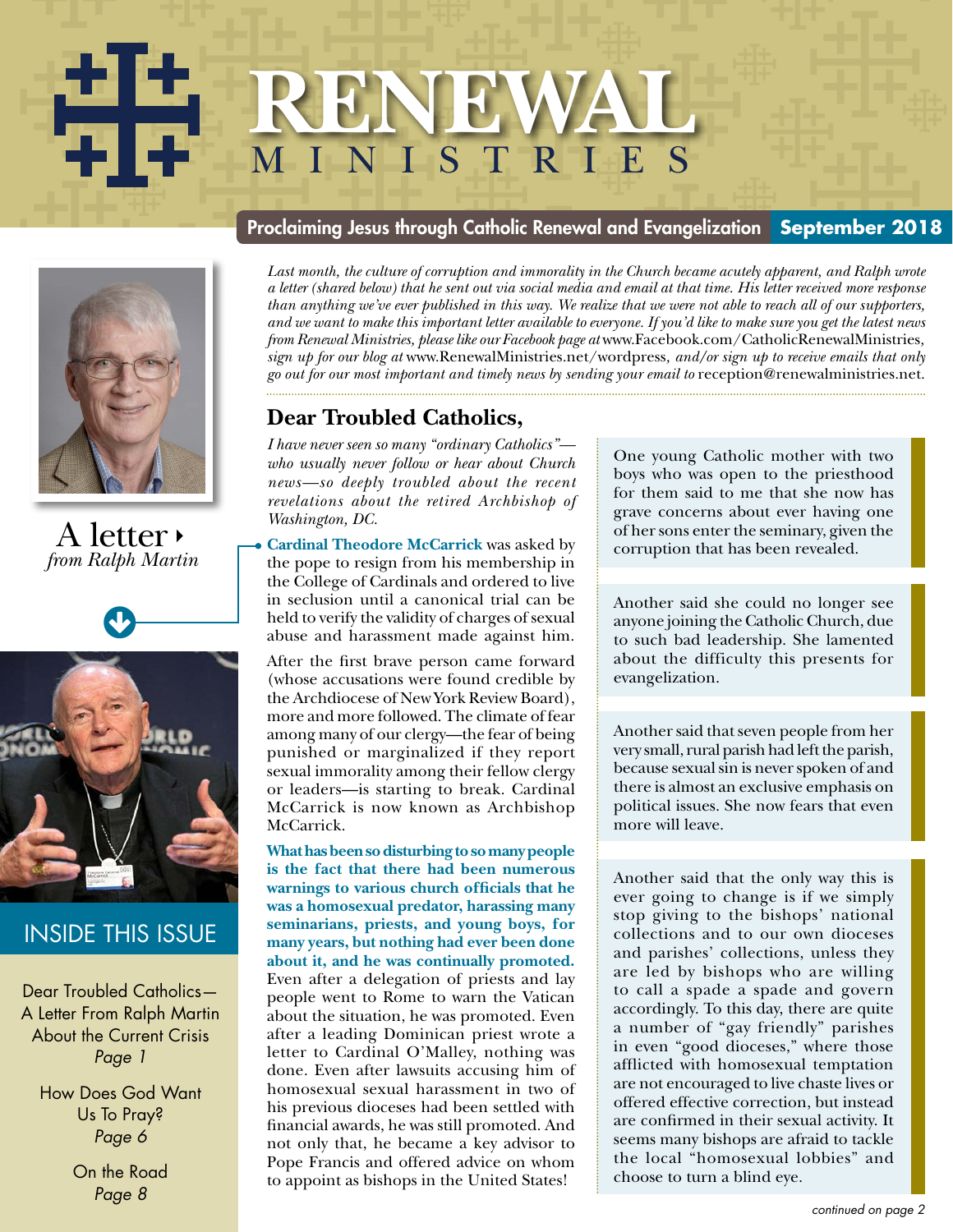#### *Continued from page 1*

#### **ENOUGH IS ENOUGH**

This past weekend at Mass, the priest giving the sermon was more upset than I've ever seen him about the unfolding scandal. The Gospel was about how the weeds and the wheat grow up together and will only finally be separated at the judgment. It was unclear what the priest was actually saying, but we are certainly not called to "enable the weeds." And shepherds in particular have the obligation to admonish the sinner and remove from ministry those who refuse to preach the truth and who encourage others in wrong doing. Yes, we will always have sin, but as Jesus said,

*"Whoever causes one of these little ones who believes in me to sin, it would be better for him to have a great millstone fastened round his neck and to be drowned in the depths of the sea"* (Mt 18:6).

There has been a veritable deluge of articles that have appeared from highly respected lay Catholics and priests saying that "enough is enough," and we need to stop the cover-ups and get to the bottom of who is implicated in promoting men like this and covering up for them. We do.

In 2002, when the American bishops approved their "charter" that attempted to respond to the many cases of priest pedophilia that had come to light by that time, they conspicuously exempted themselves from their "zero tolerance" policy. Many priests have told me that they felt "thrown under the bus" by the bishops, who conveniently didn't adopt policies to deal with their own tolerance of immoral behavior, cover-ups that allowed the pedophilia to go on for many years, and in some cases, their own immoral behavior.

Another disturbing thing about the 2002 Charter is that—despite pleas to not ignore the fact that this is primarily a homosexual scandal, since most of the victims were adolescent boys rather than true children—the bishops decided not to tackle "the elephant in the room." Could it be because they knew some of their brother bishops/cardinals were implicated, and they didn't want to face

the mess of cleaning it up? Now this refusal to acknowledge the "homosexual lobby," as Pope Benedict termed it, is coming home to roost.

But there's not just a huge homosexual problem in the Church; unfortunately, heterosexual sin and financial malfeasance are common in many places as well. In some countries, a significant percentage of priests are living with concubines or fathering children by vulnerable women and giving scandal to the faithful, who often know about it. This is the case in Uganda, from which I have recently returned, and in many other countries as well. In these situations, the "protection" of the priests and the frequent disregard for their victims—the women and their children—cries out for justice.

And so, once again because of the pressure of lawsuits and the press, the bishops are talking about "developing new policies" that would apply to bishops. As a colleague at Sacred Heart Seminary in Detroit, Michigan, has said:

*"Isn't it clear enough from the Gospel that covering up immoral behavior is itself wicked? Why do we need new policies when the teaching of Jesus and the apostles is so clear?"* 

**Can the words of the Old Testament prophets and Jesus Himself against false shepherds be any clearer or more devastating? (See Jeremiah 23:1-6, Matthew 23, etc.)**

#### **THE FINAL STRAW**

The Archbishop McCarrick case may prove to be the "straw that broke the camel's back." It may make the bureaucratic, carefully worded, evasive statements that have come from our leaders finally address sin and repentance, instead of the mere policies and processes they typically focus on. Could it be—finally—that the revelation of the long-term sexual harassment of seminarians and priests that never stopped Archbishop McCarrick's rise in the hierarchy will be so totally repugnant that real repentance may actually start to happen? I have never prayed more for the pope and our leaders than I have in the last several years, and we all must continue to do so. More about that later. several years, and we all must continue<br>abuse of minors over many years.<br>
2



**Unfor tunately, the Archbishop McCarrick case is certainly only the "tip of the iceberg."** The cumulative effect of revelation after revelation of immorality in high places is devastating.

 First, a number of years ago, a cardinal from Austria was forced to resign over homosexual activity.

 Then, more recently, a cardinal from Scotland resigned over sexual harassment of seminarians and priests.

 Then the archbishop of Guam underwent a canonical trial in Rome over the sexual abuse of minors.

 Now, cardinals in Chile (one of whom is on the pope's Council of Cardinals that oversees reform) are under heavy suspicion for covering up homosexual abuse in their country.

 In fact, the whole bishops' conference of Chile, acknowledging complicity in not taking seriously reports of a bishop's cover up of sexual abuse, recently gave their resignations to the pope, and he has so far accepted several of them. The pope himself at first stubbornly backed the appointment of this bishop and dismissed the victims' pleas as "calumny" and "gossip."

 And before we could absorb this news, there was news of an archbishop in Australia getting a prison sentence for covering up abuse on the part of a priest.

 And just today, as I am writing this, the Pennsylvania Supreme Court has ordered the release of a grand jury report implicating more than 300 "predator priests" in six of the eight Pennsylvania dioceses involved in the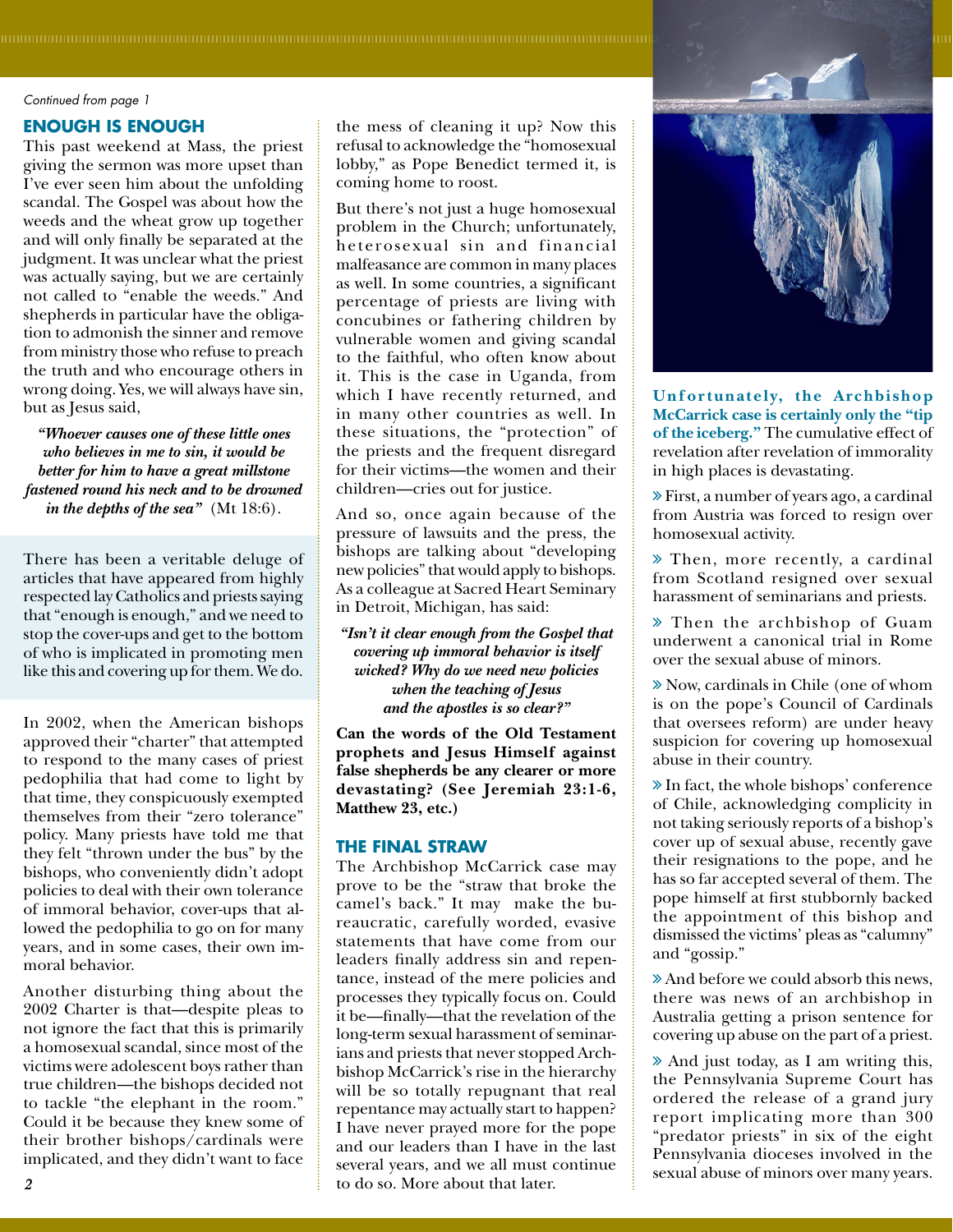*I have never prayed more for the pope and our leaders than I have " in the last several years, and we all must continue to do so."*

Unfortunately, the rot is wide and deep and years of covering up abuse (and the concomitant reluctance to really preach the Gospel and call people to faith and repentance) and its ultimate exposure have injured the faith of millions. How shocking and tragic was it to see tens of thousands of Irish people in the streets of Dublin wildly celebrating that they could now legally kill babies!!!! Just when the Irish bishops needed to speak most strongly on fundamental moral issues, their credibility was destroyed when it was finally exposed that they had covered up abuse for decades.

Satan is indeed like that wild boar Scripture talks about that rampages though the vineyard of the Lord because the hedges of protection have been destroyed (Ps 80:12-13). The corruption, ineptitude, and cowardice runs wide and deep, and its effects on the eternal salvation of millions, and the destiny of nations, is devastating.

Most recently, Cardinal Maradiaga of Honduras has seen his auxiliary bishop resign over homosexual and financial impropriety, and forty seminarians in his diocese publish a letter asking him to please root out the homosexual network in his seminary. This cardinal is Pope Francis' chief advisor, the head of his "Council of Nine" that works closely with the pope in bringing about reform in Rome, and is mentioned as a possible successor to Pope Francis.

But continual reports of ongoing financial and sexual scandals suggest reform doesn't seem to be happening. Recently, a male prostitute in Italy published the names and photos of sixty priests who frequent his services with scarcely any comment from the shepherds. And the homosexual orgy in the apartment of a Vatican cardinal, used by his secretary, was met with a "no comment" by the Vatican press office. And then we hear also of a monsignor in the papal nuncio's office in Washington, DC, who suddenly leaves the country and is put on trial in the Vatican for trafficking in child pornography and is given a five-year prison sentence. **continued on page 4** continued on page 4

#### **CONFUSION & DISUNITY**

I didn't plan to discuss this whole situation, but it came up this summer when the thirty priests in my class at the seminary wanted to discuss Pope Francis' leadership and the McCarrick scandal. We all agreed that Pope Francis has said and done some wonderful things (I teach his Apostolic Exhortation *The Joy of the Gospel* in one of my classes), but he also has said and done some things that are confusing and seem to have led to a growth of confusion and disunity in the Church.

How can German and Polish bishops approach the question of whether divorced and remarried couples can receive Communion without getting an annulment in opposite ways, and the Church still retain an ability to speak to the contemporary culture with one voice? It can't.

• • •

And how long can Church officials speak about the "positive values" of "irregular relationships" until the average Catholic comes to believe that we no longer believe the words of Jesus that fornicators, adulterers, and those who actively practice homosexuality will not enter the kingdom of God unless they repent?

Have we ever heard from leading churchmen, even in Rome, in recent years, that adultery, fornication and homosexual relations are not only "irregular," but gravely sinful?

• • •

• • •

Has the creeping "universalism" (the belief that virtually everyone will be saved) so undermined the holy fear of God and belief in His clear word, which has been transmitted faithfully all these centuries and is found intact in the Catechism of the Catholic Church, that people have become "understanding" about persisting in grave sin with no fear of God or of hell?

How many still believe that there is really a hell and that, unless we repent from such serious sins before we die, we will go there?

• • •

Has false compassion and presumption on God's mercy replaced true love, which is based on truth, and the only appropriate response to God's mercy faith and repentance?

• • •

And what are we to make of the fact that so many of those advising the pope have questionable fidelity to the truth? How can we have confidence in Cardinal Maradiaga as the head of his Council of Cardinals when he is accused of financial impropriety (which he denies); he chose an active homosexual as his auxiliary bishop; and he allowed a homosexual network to grow up in his seminary, dismissing attempts to appeal to him to clean up the mess as unsubstantiated gossip?

How can we have confidence in the pope's main theological advisor, a theologian from Argentina who is most known for his book *The Art of the Kiss*, or the pope's main Italian theological advisor, who is known for his subtle dissent from the Church's teaching in the area of sexuality and who tried to insert texts in the synods on the family that pushed the document in a permissive direction?

• • •

• • •

And how can we have confidence in the recently appointed head of the John Paul II Institute on Marriage and the Family—an archbishop who commissioned a mural in his former cathedral in an Italian diocese from a homosexual artist who included homoerotic themes in the mural, including a portrait of the archbishop in an ambiguous pose?

*3*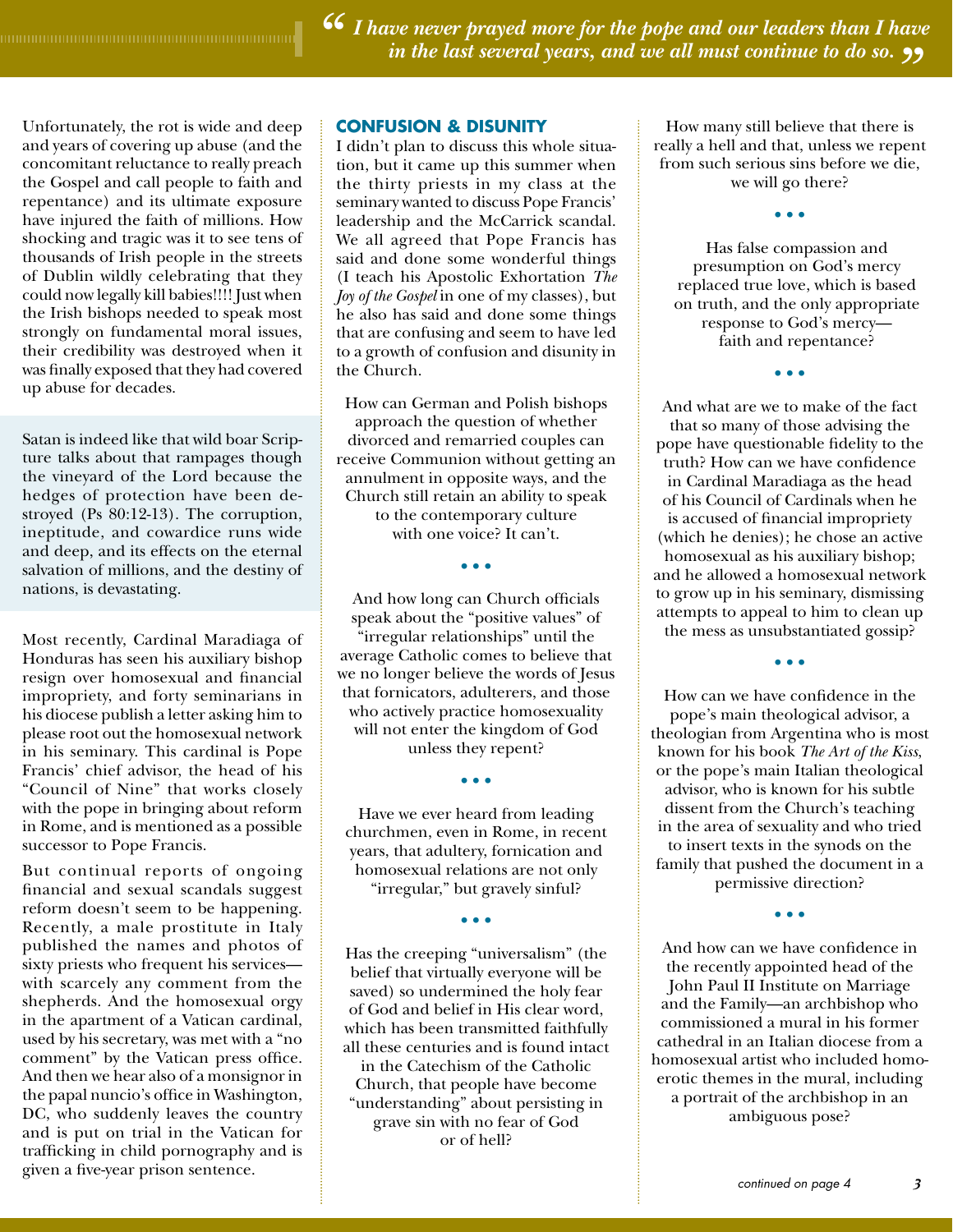### **WHAT CAN WE DO?**

One godly woman just asked me last night if it was OK for her to be upset with what was happening. I sadly said yes, of course it is. How can we passively endure such corruption that runs so wide and deep? It is right to make our views known. It is right and necessary. But even more so, it is necessary to pray and offer sacrifices for the Church and her leaders at this time. It is necessary to pray that genuine reform, rooted in real repentance and an embrace of all the truths of the faith, would come out of this awful situation and that the Church, more deeply purified and humbled, may shine forth with the radiance of the face of Christ. But it is going to be a long way from here to there. Grave damage has been done to the credibility of the Church, and more will leave. Grave damage has been done to many of the flock, and reparation must be made; public repentance is called for. As Pope Benedict XVI wrote when he was a young priest, the Church will have to become smaller and more purified before it can again be a light to the world. The Church is going through a radical purification under the chastising hand of God, but already we can see a remnant of fervent renewal appearing all over the world, which is a sign indeed of hope and the renewal to come.

**And so, what can we do as we continue to pray for the pope and our leaders that God may give them the wisdom and courage to deal with the root of the rot and bring about a real renewal of holiness and evangelization in the Church?**

- We need to go about our daily lives, trying to live each day in a way pleasing to God, loving Him and loving our neighbor, including the neighbor in our own families. We need to look to ourselves, lest we fall.
- We need to remember that the Catholic Church is indeed founded by Christ and, despite all problems, has within it the fullness of the means of salvation. Where else can we go? Nowhere; this is indeed our Mother and Home, and she needs our love, our prayers, and our persevering in the way of holiness more than ever.



*for many souls go to hell, because there are none to sacrifice themselves and to pray for them."*

- We need to remember that even though we have this treasure in earthen vessels (or as some translations put it, "cracked pots"), the treasure is no less the treasure. Don't throw out the baby with the bathwater! Baby Jesus is the treasure, and He is still as present as ever and still as ready to receive all who come to Him. And the Mass! Every day, He is willing to come to us in such a special way. Let's attend daily Mass even more frequently, to offer the sacrifice of Jesus' death and resurrection to God the Father, in the power of the Holy Spirit, for the salvation of souls and the purification of the Church.
- $\gg$  We need to remember that there are many truly holy and dedicated bishops and priests, and we must pray for them and support them. They need and deserve our support.
- We need to remember that this isn't the first time such grave problems have beset the Church. In the fourteenth century, St. Catherine of Siena bemoaned the "stench of sin" coming from the papal court and prophesied that even the demons were disgusted by the homosexual activity he had tempted priests into and the cover up by their superiors! (See chapters 124-125 of Catherine of Siena's *The Dialogue.*)

That isn't to say that we don't need to take seriously and do all we can in response to the grave scandal we are facing in our time. And yet we need to remember that all this is happening under the providence of God, and He has a plan to bring good out of it. It was even prophesied strongly in Mary's apparitions in Akita, Japan. Jesus is still Lord and will use the current grave problems to bring about good.

And finally, I'm beginning to see why the Lord has impressed on me so strongly in the past year the urgent need to heed the appeals of Our Lady of Fatima. Indeed, as Mary said, "Pray, pray very much, and make sacrifices for sinners; for many souls go to hell, because there are none to sacrifice themselves and to pray for them." **Let's continue to pray and offer sacrifices for the conversion of sinners and as reparation for sin, and let's pray the rosary daily as Mary requested, for peace in the world and true renewal in the Church.**

Your brother in Christ,

Ralph Martin

Ralph

P.S. Please feel free to share this letter with family, friends, and fellow parishioners if you think it would be helpful.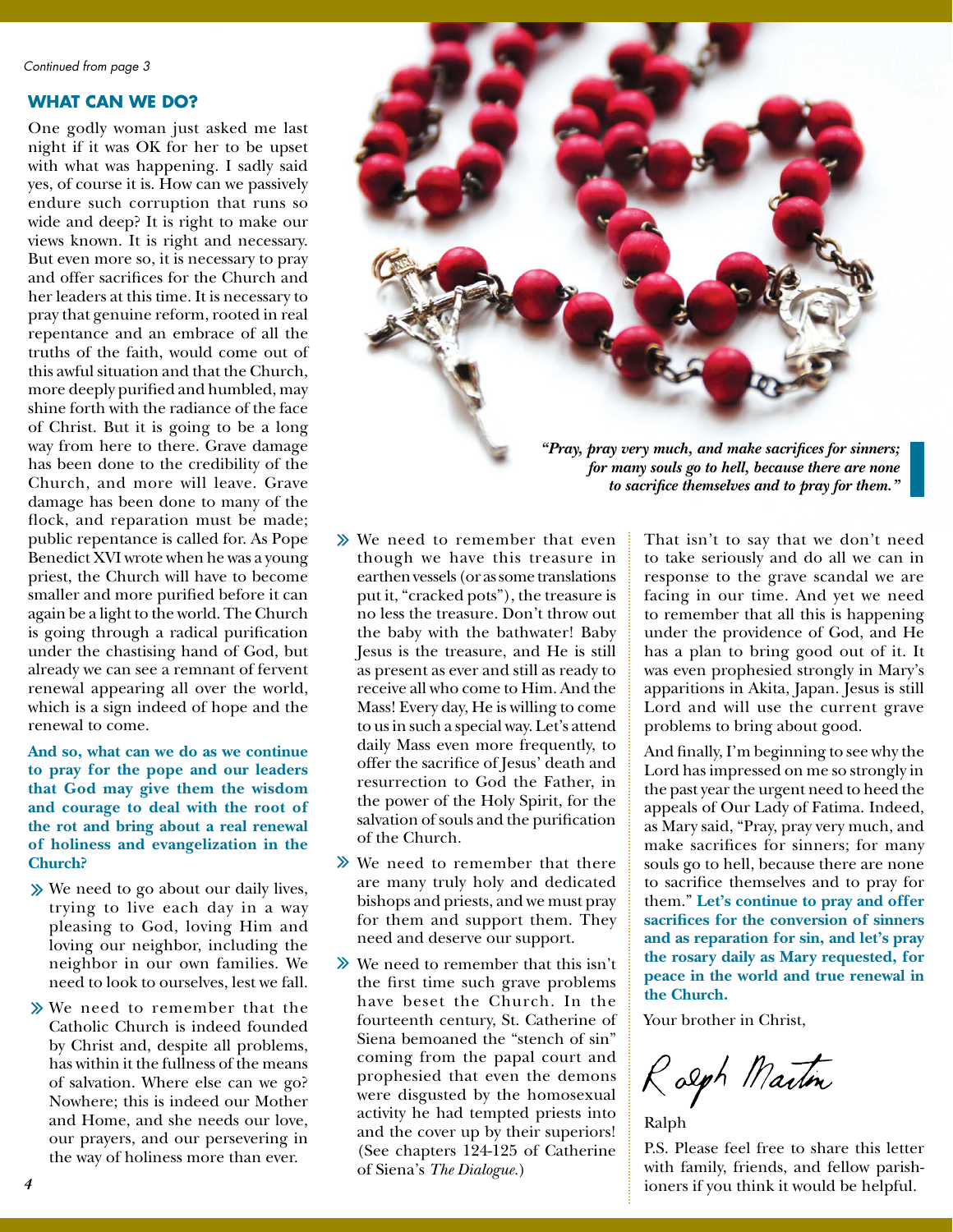# YOU ARE NOT ALONE...

Ralph's article on this crisis in the Church received more attention and feedback in a short time than anything else we have done. Overwhelmingly, the response has been positive. Within forty-eight hours, the blog post had received 18,230 unique views; it had been reprinted by the National Catholic Register, LifeSite News, Women of Grace, and many others; and Ralph spoke in radio and newspaper interviews on the topic.

We received letters from across the globe, thanking Ralph for his message and for speaking the truth, sharing hope, and calling us to prayer and sacrifice. Here is one comment that reflects the tone of many others:

*"Thank you sir for taking such a strong stand on this issue and voicing what needed to be said. I am writing this with tears flowing down my face because my heart is breaking over this. I was blessed to be a cradle Catholic and I may not be the best, but I am trying, and this tragedy will not shake my faith. Please continue to blow the horn loudly for justice and TRUTH. May God bless you always."*

From the i.d.9:16 Facebook page, we also received this comment:

*"With a prayerful heart and charity for all and our weaknesses, I deeply appreciate the Spirit and every word of this letter! Our Lady of Fatima, please pray for our Church and each of us!!"*

We also received responses that broke our hearts. Responses from people who have seen lives broken by this tragedy. And responses from people who have experienced this corruption in their own parishes and among people and places they know. Perhaps one of our most beautiful responses came from someone who experienced the abuse himself, but yet still acknowledges the truth and beauty in Christ's Church:

*"Thank you for your strong, well thought out comments. I shared it immediately with family and friends. I am Catholic and proud. I am also a past victim of abuse by a priest. But I know who I worship and believe this to be the Church established by Jesus. I will not be swayed by this recent revelation, in fact I just joined the evangelization committee at my parish. I thank you for your bold statement and for your wonderful shows."*

We are grateful for all of these letters and for the opportunity to share Ralph's voice on this topic. As one supporter wrote,

*"There is a great encouragement, paradoxically, in hearing articulated a full acknowledgement of the extent of the problem. There is no situation too dire for the power of God. But in human terms, hope is undermined when leaders downplay the extent of a crisis. You feel like a new, more hopeful stage in the battle is being reached when the full scope of the enemy's attack is finally revealed, however terrible it may be."*

Yes, above all, there is hope! As one supporter wrote,

*"Thanks Ralph. Good and necessary letter (to keep the troops from abandoning ship). We are now living Our Lady's warning . . . thank God there is triumph at the end of the storm."*

Perhaps one of the most frequently repeated messages we received was from people asking if they could share Ralph's letter. And our answer is YES! Please, mail copies, email copies, share on Facebook, reprint in blogs, and simply get the word out as you are able!

And, as Ralph said so beautifully in his letter, please pray. In closing, we would like to share a prayer written by supporter Susan Domen, one that she included in the many emails she forwarded to friends and family members with Ralph's letter:

### *Heavenly Father, we praise you! You are goodness and love, you are holy and perfect!*

*We come to you, Father, with heavy hearts, looking to You in Your infinite mercy, to console us in our grief, send clarity where there is confusion, repentance where there is sin, obedience where there is obstinance, truth where there is silence, and love where there is indifference.* 

*Help us to fast and pray in reparation for our sins and for those who have led astray and compromised the faith of so many. Have mercy on us, look upon us as harassed and lost, as like sheep without a shepherd.* 

*Father, we beg You, send Your Holy Spirit to breathe upon us, to renew; to make holy, beautiful and most pure, the Church, the bride of your beloved Son, Jesus. Holy Spirit, fall upon the most hardened hearts, as well as those of the faithful and devout. Fill them with the fire of Your love. Grant them holy boldness to speak truth in the face of corruption and intimidation. Let them not be silent, let them stand together in unity, in confidence that truth and goodness will prevail and the gates of Hell will not stand against the pressing in of the Holy Ones, the body of the Church, Christ's Bride, to be made pure, holy, and undefiled.*

*Father, we come to You in our littleness, looking for comfort, looking for justice, looking for answers. We know You are most merciful, thank You for hearing our prayer. You are able to bring goodness through even the darkest of days, all in accordance with your divine will.* 

*We pray this in the name of our Lord, Jesus Christ, one with You, through the Holy Spirit.*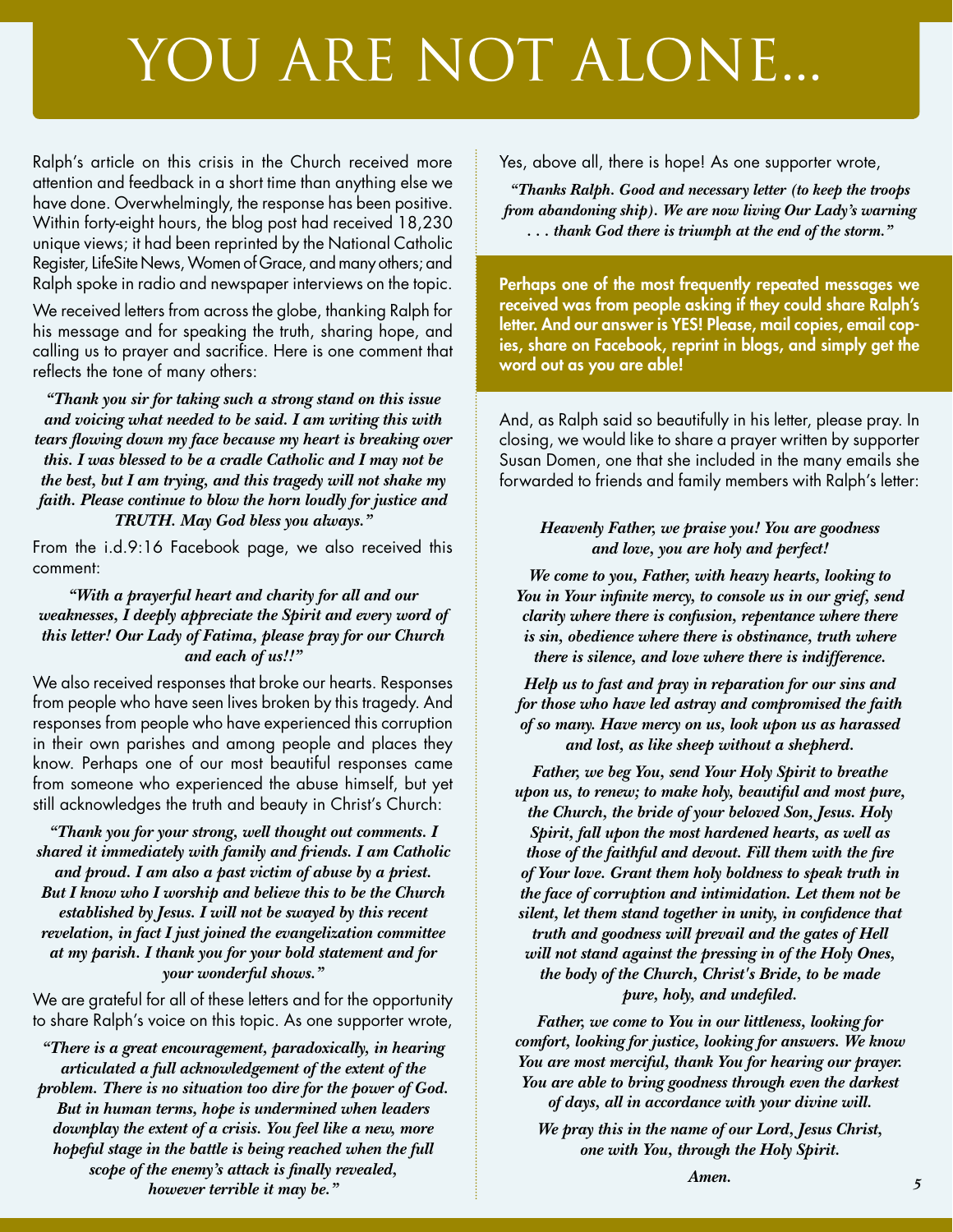# **HOW DOES GOD WANT US TO PRA**

BY SR. ANN SHIELDS, SGL *This article is from a talk Sr. Ann Shields recently gave at a Word of God Community prayer meeting.*

**Our intercession is pivotal to the graces, power, and love that God wants to give His people.** Intercession is not easy. Intercession takes a great commitment and perseverance. As an example, English Protestant Pastor Andrew Murray once wrote about a grapevine that, during a time of war, starvation, and misery, when all the other vines had subsided, kept producing clusters of grapes. Shocked, they tapped the root system of that vine and discovered that the grapevine's root system had travelled over a mile, into the Thames River. That vine had everything it needed! Andrew Murray used that grapevine to illustrate what needs to happen to us in prayer. We need to find the Source, who is God. Rather than just saying, **"God, this is a catastrophe, a difficult situation, please do something,"** we need to say, **"Lord, how do You want me to pray?"**

Perhaps it seems obvious how we should pray: a person is sick, and we want to pray for them to get better. That's fine, but if we want to intercede for our own family, friends, and acquaintances—and if we want that intercession to really bear fruit—we should take the first few days to say,

### **"Lord, here's the situation. How do You want me to pray?"**

He knows the details of the situation—the mind and the heart of the person or people we are praying for—in a way that we don't. John 15 says,

*I am the true vine and my father is the vine grower. He removes every vine in me that bears no fruit.*



He prunes, and sometimes that's what happens to us. We pray, and sometimes it seems like things are getting worse.

**The temptation is to say, "I'm backing out of this. You need somebody who is a really good intercessor, and I'm not it." But in reality, what ought to happen is that we say, "Lord, teach me. Is there a different way You want me to pray or approach this situation? Show me what it is."**

In my extended family, there was a sixteen-year-old boy who was out on the streets, struggling with drugs, alcohol, everything. No matter what the family tried to do, nothing bore fruit. They asked a group of us to pray, and someone said,

"How should we pray?"

Everyone replied,

"It's obvious how we should pray."

But the person said,

"No, it's not obvious; God knows the heart and the soul of this young man. How does He want us to pray?"

We concluded that we should pray that the young man would give his life to the Lord and repent of his sin. We prayed that way for about a year, and nothing looked different. Then one night, I got a phone call: he had given his life to Jesus and repented of his sins. His life changed!

We were going to pray for good doctors, for good counselors, for all of the different experiments on dealing with drugs. But God took care of it. Sometimes it doesn't come out that simple, but in this case it did. **I think God, in His mercy, wanted to show us that if we take on His priorities, His will, and His way, it can bear tremendous fruit.**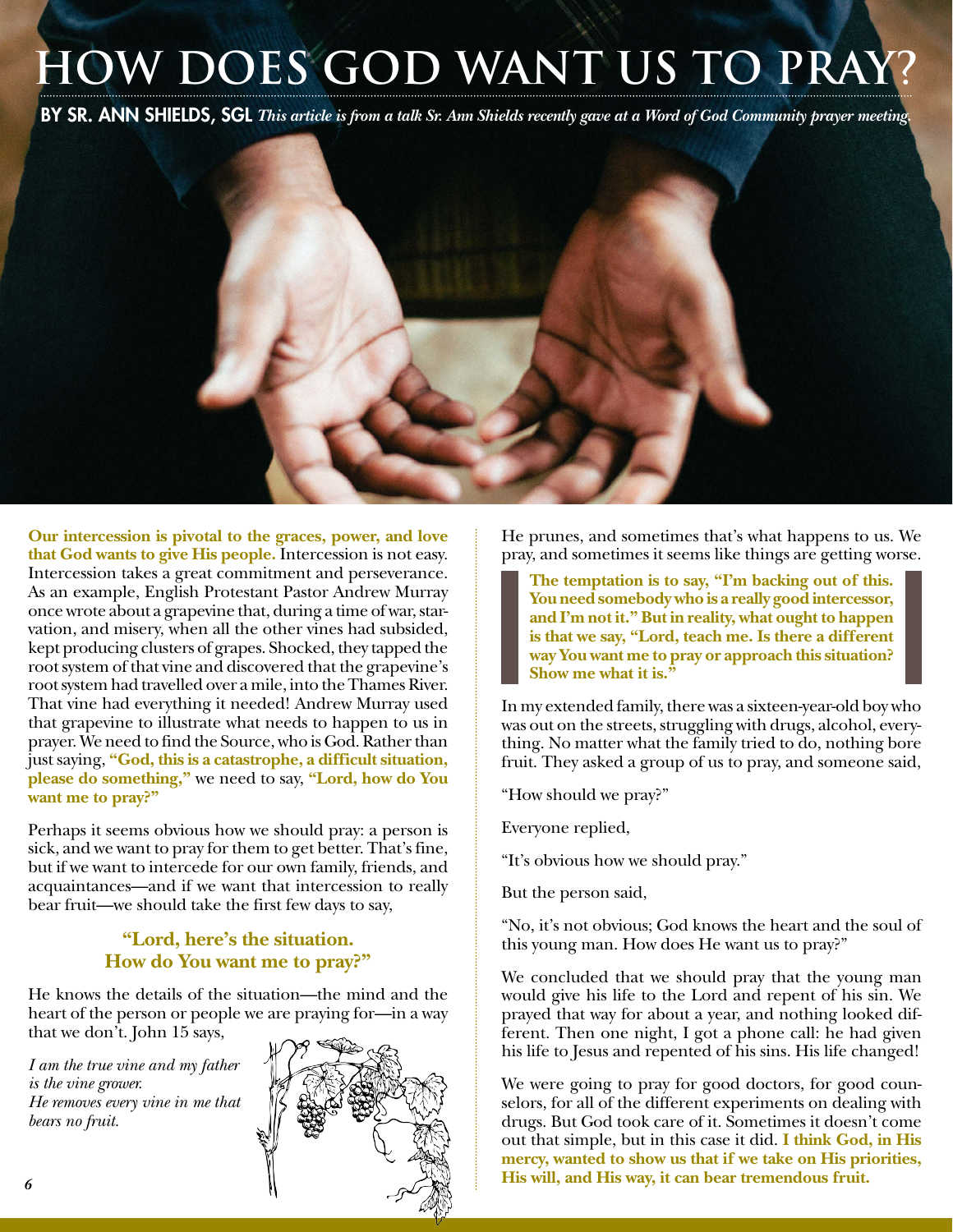**How much confidence do we really have in God and His will?** When push comes to shove, we tend to say, "Oh God, oh God, please!" What a difference it makes to instead say, "Oh God, I put all my trust in You. I wait upon Your Word. I wait upon Your will." His will is the most loving thing that could ever happen. Do we know that in our own lives?

Sometimes we want God's will, but it nevertheless makes us shudder a bit. We think it is going to cost so much, and sometimes it does. However, the fruit of it is the peace, wisdom, joy, and confidence that only God can give. Let me encourage you: Trust Him more. There is a deeper trust that God wants for our own roots to get into the River of Life—for our own roots to drink more deeply of His Spirit. Rather than saying, "Oh God, please don't let this happen"—which I pray sometimes too—we can say, "Lord, Your will. Your will is love." That's who God is—God is love. We should be praying:

### **"Lord, let Your will flourish in my life. Let Your will flourish in the life of my family."**

I think God would be so delighted to hear a group of people praying that way. I think He would be very generous with them.

John 15 says, "I am the true vine and my father is the vine grower. He removes every branch in me that bears no fruit." Keep that in mind when something seems suddenly eliminated from your life. Or something is asked of you, such as: Would you let go of that to do this? It may be the Lord speaking.

**The body of Christ needs genuine intercession—people flat on their faces saying, "Show us the way; teach us to pray."**  Everything out there is getting darker. And where is the light going to shine, if not in the followers of Christ? God wants His light to shine through us—through kindness, a helping hand, shared wisdom, and the like. The more I decrease and He increases, the more I see His will over my will. Instead of presenting our plans to God, we need to yield and to say, "Lord, I'm your child, teach me how to pray, even when—especially when—I think I know what to pray for." It's amazing what God can do when we ask Him what He thinks we need, and when we listen. We need warriors of prayer, and that means giving up our own will and praying as He wants us to.

**In fact, the most important thing is our own submission to the will of God. Otherwise, we start planning how we are going to accomplish things. I'm not saying plans don't have a place. But don't go there first. Simply say, "Lord, here I am. Send me. Use me today."**

A few years ago, Pope Francis declared a Year of Mercy. Because I travel a lot, I said to the Lord, "I'll give up reading and sleeping on the plane. I'll put aside anything You want if You want me to speak to anybody. If You want people to know the Father's mercy, I'll do it." That was a sacrifice! I love being on a plane when I can just read or pray. But I felt prompted to say that to the Lord. And during that Year of Mercy, not once did I have a moment to read or pray,

and not once did I initiate the conversation. They came right up to me: "Pardon me, are you a sister? Can we talk to you?" They'd bring the whole family. I'd never had that happen—never.

My reason for using that example is the mercy of God is right here. God wants to pour out mercy on His people. And He wants to use us, so if we as intercessors are in a position of wanting God's will and wanting to be channels of His mercy, God will use us. This city cries out for help. Nobody hears it, because the facade is all there. We look like we're prosperous (to some degree), we look like we're successful, we look like all kinds of things. But under the surface—look at the situations in people's lives—who's going to pray? You.

**We need an army of intercessors, not just for our families, but for all of the people we encounter. It's a tremendous work, the work of intercession, and we can do it no matter what our circumstances are. If you are suffering, you can offer your suffering. Wherever we are, we can make our lives bear fruit, for ourselves and those around us.**

If my experience on the plane is any indicator, people need help, and they don't know where to go. If God would use me, why wouldn't He use you? If we are Christians with open hearts, God will send people to us. Say to the Lord every day,

### **"Use me. However you want, use me."**

Pray for anyone you may encounter each day. Ask the Lord to give you what you need. **AND HE WILL.**

# **PUT IT IN PRACTICE**

Peter Williamson, who teaches at Sacred Heart Major Seminary with Ralph and Dr. Mary Healy, wrote the following prayer in response to Sr. Ann's talk on intercession. We hope it is a blessing to you!

*Lord, help us to sink our roots deep into you. Help us to pray at all times in the Holy Spirit. Help us to slow down and listen to you. And help us to pray with great faith, according to your will and purpose.*

 *In particular, Lord, we pray for miracles. We pray that you reveal your power to the sick among us, to those among our family and friends who have wandered from you and need conversion. Do whatever it takes to turn them back to you and the path of life!* 

 *Reveal yourself also to our neighbors and coworkers and those in the city and country where we live, and for the whole world. Your love extends to all; save those most in need of your mercy! Let us Christians be radiant with your light and love. Work signs and wonders that will show those around us who you really are!*

 *Thank you, Lord, for hearing our prayer!*